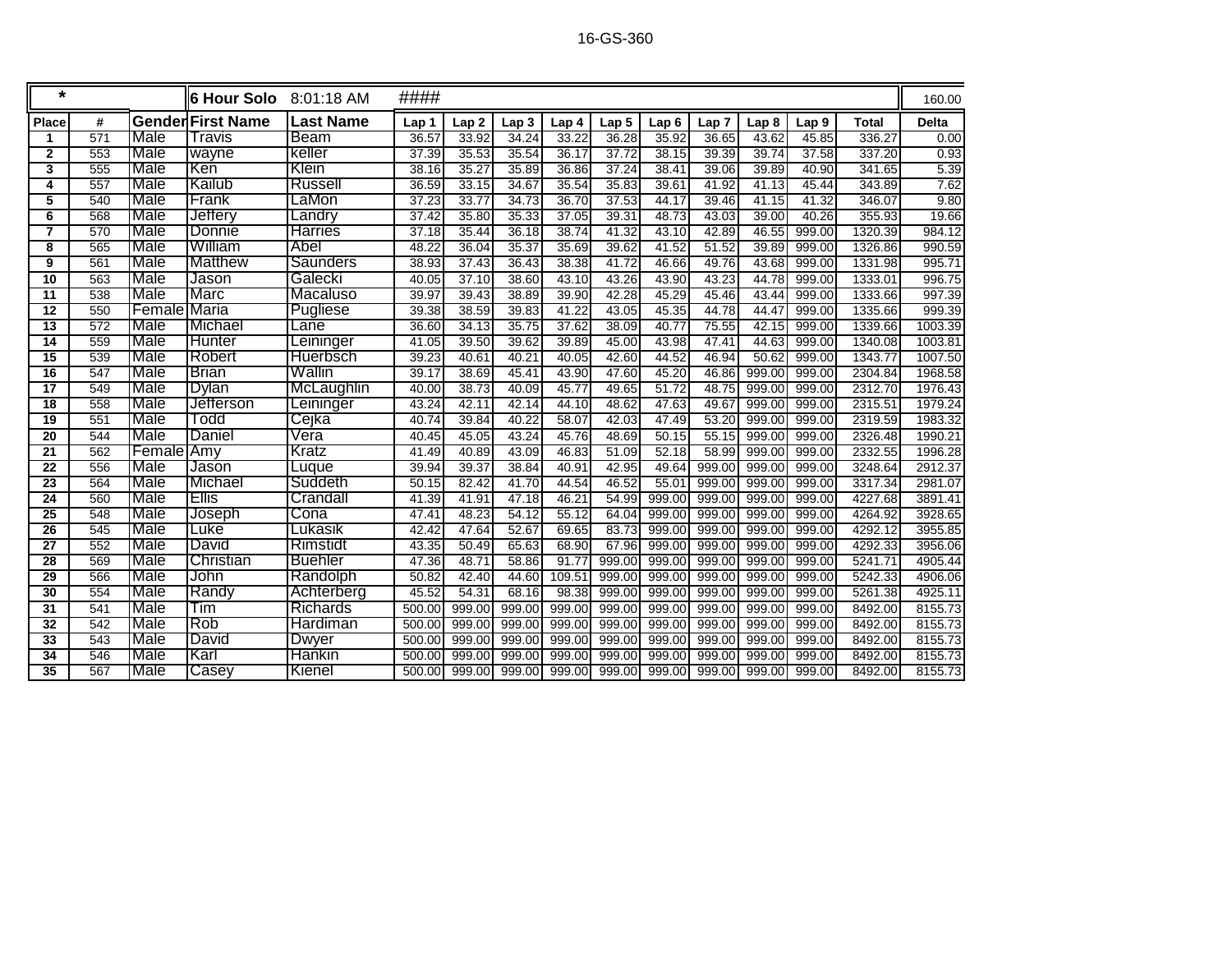## 16-GS-360

| $\star$        |     |                                  | 2 Person Teams                      | 8:01:18 AM ####                    |       |                  |                  |       |                                    |       |                  |                      |                  |                   |
|----------------|-----|----------------------------------|-------------------------------------|------------------------------------|-------|------------------|------------------|-------|------------------------------------|-------|------------------|----------------------|------------------|-------------------|
| <b>Place</b>   | #   | <b>Class</b><br><b>Team Name</b> |                                     | <b>Names</b>                       | Lap 1 | Lap <sub>2</sub> | Lap <sub>3</sub> | Lap 4 | Lap <sub>5</sub>                   | Lap6  | Lap <sub>7</sub> | Lap <sub>8</sub>     | Lap <sub>9</sub> | Lap <sub>10</sub> |
|                | 181 |                                  | 2 Person Twentysixers               | Mickey Garrett / Mike Kurek        | 36.65 | 32.06            | 34.16            | 33.79 | 34.81                              | 36.90 | 35.33            | 37.62                | 35.43            | 38.23             |
| $\overline{2}$ | 148 |                                  | 2 Person Beer Goggles               | Rocky Thompson / Todd Artimovich   | 37.20 | 34.00            | 36.61            | 35.02 | 37.37                              | 35.95 | 38.54            | 37.20                | 38.80            | 999.00            |
| 3              | 155 |                                  | 2 Person Mack Attack & the Yeti     | David Mackey / Mark Mondello       | 38.4' | 35.29            | 34.79            | 36.42 | 35.94                              | 37.01 | 39.63            | 40.11                | 42.64            | 999.00            |
| 4              | 150 |                                  | 2 Person Lords of the ChainRings    | Peter Rose / Nathan Dorante        | 37.44 | 35.87            | 36.20            | 36.33 | 39.09                              | 37.26 | 41.69            | 38.29                | 38.78            | 999.00            |
| 5              | 182 |                                  | 2 Person Two guys & a bike          | Josh Frankenberry / Tom Nugent     | 38.14 | 35.20            | 35.90            | 35.87 | 38.02                              | 37.23 | 40.19            | 40.10                | 43.19            | 999.00            |
| 6              | 152 |                                  | 2 Person Getting It                 | Cory Diamond / Dave Bethea         | 40.50 | 35.36            | 38.30            | 35.49 | 38.43                              | 36.45 | 39.86            | 38.93                | 41.52            | 999.00            |
| 7              | 178 |                                  | 2 Person   Jd and Pete              | Peter Edwards / JD Davis           | 38.55 | 37.77            | 36.27            | 38.50 | 38.02                              | 39.84 | 40.75            | 42.41                | 41.48            | 999.00            |
| 8              | 151 |                                  | 2 Person Weekend Warriors           | Joel Lawrence / Jimmy Hendry       | 38.43 | 37.85            | 37.25            | 39.24 | 38.45                              | 40.20 | 39.25            | 43.17                | 44.98            | 999.00            |
| 9              | 157 |                                  | 2 Person Last Minute                | William Jennings / Jesse Matton    | 42.17 | 36.87            | 39.29            | 37.92 | 42.33                              | 38.36 | 42.88            | 39.57                | 999.00           | 999.00            |
| 10             | 180 |                                  | 2 Person Team Novak-Johnson         | Peter Johnson / Greg Novak         | 39.48 | 38.53            | 37.27            | 38.68 | 42.50                              | 39.81 | 40.71            | 44.57                | 999.00           | 999.00            |
| 11             | 149 | 2 Person Bike Me                 |                                     | Sean Walkker / Bill Wells          | 37.26 | 40.37            | 35.10            | 42.86 | 36.18                              | 45.96 | 36.85            | 48.65                | 999.00           | 999.00            |
| 12             | 147 |                                  | 2 Person Handlebar therapy          | Todd Pope / Jay                    | 42.13 | 38.83            | 40.01            | 39.14 | 40.25                              | 39.47 | 43.02            | 40.49                | 999.00           | 999.00            |
| 13             | 154 | 2 Person Ruthless                |                                     | Johnathon Bledsoe / Kyle Varnadore | 46.30 | 37.49            | 41.80            | 37.30 | 43.17                              | 38.15 | 47.74            | 41.81                | 999.00           | 999.00            |
| 14             | 156 |                                  | 2 Person The Pedal Pals (team p.p.) | Jeff McNaughton / Mitch Reed       | 42.79 | 38.88            | 41.37            | 39.10 | 45.33                              | 39.63 | 49.06            | 42.35                | 999.00           | 999.00            |
| 15             | 146 |                                  | 2 Person Vol-Johns                  | Oscar Zuloaga /                    | 41.61 | 41.37            | 39.59            | 42.38 | 40.24                              | 43.87 | 44.79            | 47.15                | 999.00           | 999.00            |
| 16             | 179 |                                  | 2 Person Diver's Down               | Eric Phillips / Johnny Newman      | 41.10 | 40.36            | 39.53            | 41.01 | 40.89                              | 44.08 | 46.39            | 49.71                | 999.00           | 999.00            |
| 17             | 177 | 2 Person Flyers                  |                                     | Ian Kelbert / Jamison Turner       | 41.27 | 42.85            | 46.11            | 45.45 | 45.40                              | 48.21 | 43.86            | 999.00               | 999.00           | 999.00            |
| 18             | 158 |                                  | 2 Person SEPE MTB                   | Joe Sepe / Logan Sepe              | 38.60 | 49.88            | 37.56            | 52.06 | 38.34                              | 59.73 | 39.62            | 999.00               | 999.00           | 999.00            |
| 19             | 153 | 2 Person BAMFS                   |                                     | Troy Mayhew / Peter Davis          | 45.58 | 47.46            | 41.19            | 47.92 | 41.74                              | 48.57 | 43.38            | 999.00               | 999.00           | 999.00            |
| 20             | 199 |                                  | Female   Lady Shred                 | Ryan Massey / Lori Martin          | 43.61 | 46.74            | 41.24            | 49.24 | 42.96                              | 54.15 | 46.17            | 999.00               | 999.00           | 999.00            |
| 21             | 198 |                                  | 2 Person Free Roberson              | Bill Freeman / Michael Roberson    | 49.84 | 41.42            | 49.72            | 41.68 | 52.85                              | 43.53 | 52.39            | 999.00               | 999.00           | 999.00            |
| 22             | 189 | Co-Ed                            | The Bike Doctor                     | Tony Libretti / Carrie Meng        | 37.12 | 43.25            | 35.54            | 41.51 | 38.40                              | 43.83 | 999.00           | 999.00               | 999.00           | 999.00            |
| 23             | 159 |                                  | 2 Person Go BooBoo Go               | Tony D'Angelo / John Bourland      |       |                  |                  |       | 500.00 999.00 999.00 999.00 999.00 |       |                  | 999.00 999.00 999.00 | 999.00           | 999.00            |